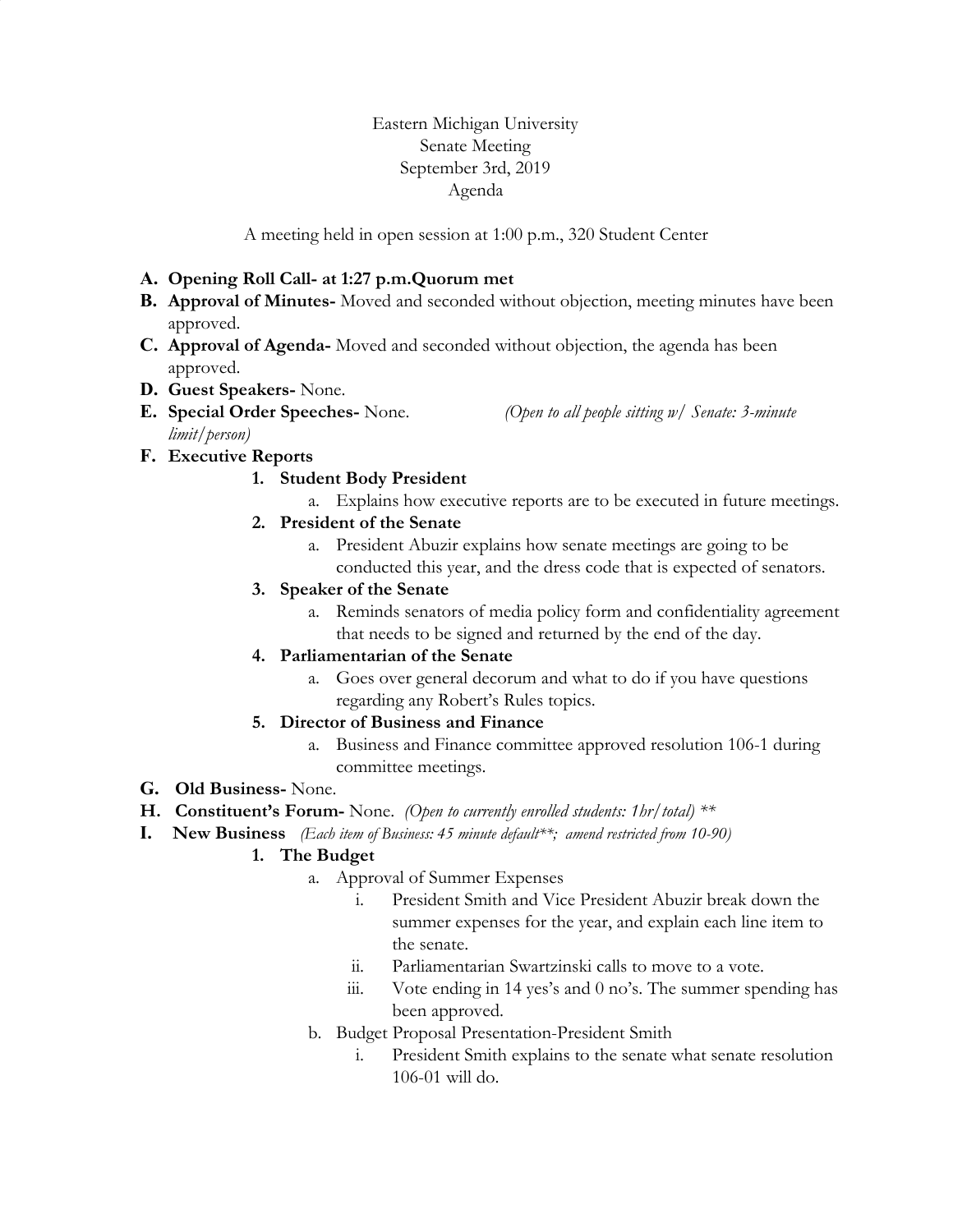- ii. President Smith goes through the budget and explains why the budget is set up the way that it is.
- c. S.Res 106-01 Budget Approval with Line Item Definitions
- d. Move into discussion on the budget resolution.
- e. Senator Hollings notes his support of the budget resolution.
- f. Parliamentarian Swartzinski notes that all student organizations should use the business and finance committee for funding requests, to keep accurate track of spending.
- g. Senator Ray asks about the continuation of Amazon services, President Smith notes that Amazon will continue to be used by SG.
- h. Senator Gallouzo explains to the senate what the business and finance committee decided and why during their meeting to approve the budget.
- i. Parliamentarian Swartzinski makes a motion to amend the resolution to prevent student organizations from coming directly to President Smith rather than the business and finance committee. Seconded.
- j. Discussion on the amendment. Call to question.
- k. Amendment
- l. Vote ending in 14 yes's and 0 no's with Senator Romero not present.
- m. Call to previous question.
- n. Vote ending in 14 yes's and 0 no's. Senate Resolution 106-01 has been approved.

#### **2. Bylaw Amendments**

- a. Bylaw Proposals Presentation Parliamentarian Swartzinski i. Parliamentarian Swartzinski explains his resolutions.
- b. S.Res 106-02 Grammar and Fluency Edits
	- i. Call to question.
	- ii. Motion for unanimous consent, no objection.
	- iii. Resolution approved.
- c. S.Res 106-03 Senate Requirements Reform
	- i. President Smith explains his resolution to the senate.
	- ii. Discussion on the resolution.
	- iii. Senator Hollings and Senator Suchowesky show support for the resolution.
	- iv. Senator Gallouzo asks why the business and finance committee is exempt from the new structure of senate requirements.
	- v. President Smith notes that they wanted to have 1 committee to attend events that are funded by SG.
	- vi. Senator Cooley motions to table this resolution. seconded, without objection. The resolution has been laid on the table.
- d. S.Res 106-04 Allocation Suspension Procedures
	- i. Parliamentarian Swartzinski talks on behalf of his resolution.
	- ii. discussion.
	- iii. Senator Hollings calls to question, seconded.